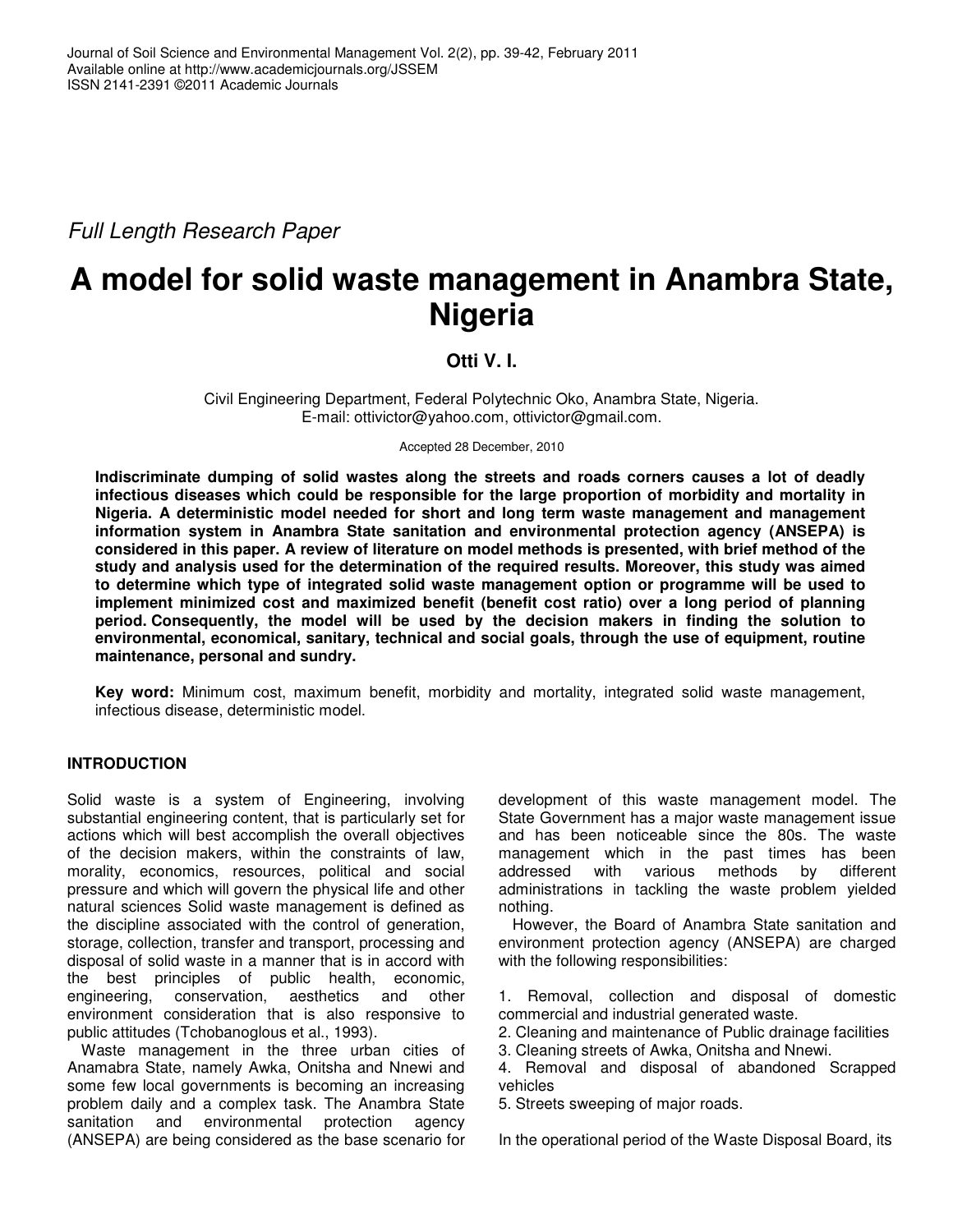activities were limited to the three urban towns and just recently, due to population growth and progressive urbanization, the service areas are expanded to some few Local Government Areas.

At all times, human activities have generated waste in various forms in gaseous (abattoirs), liquid and solid. These wastes have often been discarded because they were all considered as negative value goods. The more prevalent method of disposal of these wastes have been to first collect them from their source and then burn them in a landfill site or throw them in the surrounding deep erosion gullies in the state.

However, the steady increase of landfill site, deposition in the gullies, and waste generally has caused a lot of havoc to the potable water being extracted from downstream and ground water. Currently, the emergence and development of new public environmental consciousness have created a strong negative attitude toward landfill and deposition into gullies.

The national and state regulation to protect the environment have increased the cost of developing new landfill and deposition in the gullies, also siting has become increasingly difficult because the public oppose having such facilities nearby. Solid waste management has become a major concern in industrialized developing countries, like Nigeria. The ideal way to improve the situation would be, to reduce the generation of waste. But contrarily, this goes against the people's will to preserve their life style and thus to consume more food.

Consequently, the society is searching for improved method of waste management and ways to reduce the amount of waste material which can be reused or transformed into useful material (e.g plastic and some cast iron from sites – mechanics) if managed properly. Many waste management options have been proposed previously by some committees set up by Government but has always been poorly implemented which resulted in failure, unproductiveness and corruption. The most, the implementing Agency, cannot foresee or properly forecast the out-come of such programme, and also properly and well planned scheduling processes were not included in the management system and corruption which has eaten deeply in the system.

Different waste management options must be combined intelligently in a way as to reduce the environmental and social impact at an acceptable cost for the masses in the state. This combined option is called integrated solid waste management and system approach should be used for the assessment of the competing option.

## **Objective**

An integrated waste rearranged system of plan must place an emphasis not only on which specific waste management option are to be chosen, but on the scheduling of these location of facilities and equipment

(Tippers, Pail loader and Bulldozer).

A more flexible choice and scheduling Programme for waste management options which must be, also to adapt to changing conditions need to be considered in the plan. The basic aim here is to allow decision makers to be able to determine the optimal times to implement and discontinue or close the waste management Programme and facilities. Throughout the planning period, this should include a determinist schedule plan of when and what recycling programme to implement and the landfill is to be opened or gully to be filled in a given planning period. Also the schedule option should minimize the overall cost associated with the solid system for a defined planning period. This is achieved by integrating a cost minimizetion, example minimizing the cost of equipment maintenance (Bulldozers, Pail loaders and Tippers).

Some operation research model is particularly well suited for the description of complex task method involving some variables as constraints (Equipment: Bulldozer, Pailoaders and Tippers). These model may be used to help understand the complexity of the system as well as assessing the long term role and impact of the new Technology option, "Gottinger 1986" in his integrated model of waste optimization proposed a network model which would help decision makers in the waste management and facility sitting decision. Also "1986 Kaila J" developed a model for the strategic evaluation of municipal solid waste management system.

#### **METHODOLOGY**

Optimization model for solid waste management system engineering approach to planning, scheduling, cost minimizing, maintenance and general management of solid waste management system, serves as a control tool for decision management makers in the areas of waste management (Mackenzie and David, 1998). The necessity for this system approach lies in the fact that waste management in recent times have developed to a complex task. The system of optimal model is focused on the Anambra State Sanitation and Environment Protection Agency, as a means of eradicating waste littering along the streets and roads and that concerns municipal and local waste management system. The optimal system represents a group of specific municipal and local system and is defined in a set of existing an optimal treatment process and flow. The input data for the system is a sum of the specific system of the category; both the municipal and local waste management systems are represented in the model. The compliance between the system model representing State Government waste transport and the mathematical representation of the model is set up from a number of standardized devices defined in the model (Sundberg, 1993); each device corresponds as described accordingly by the relations between input and output flows of material.

The material waste is modeled by a number of factions- Plastic, glasses, personnel, purchase and maintenance of equipment. The example, is that if Anambra State Environmental Protection Agency Embarks on a massive environment project called "Operation Sweep All and Clean Up" in the state using an optimization model system (Linear programme) by effective use of Pail loader, Tipper and Bulldozer in its work of Environmental sanitation, the cost of purchasing one unit of Pail loader, Tipper and Bulldozer are N20 Million, N10 million and N30 million, respectively.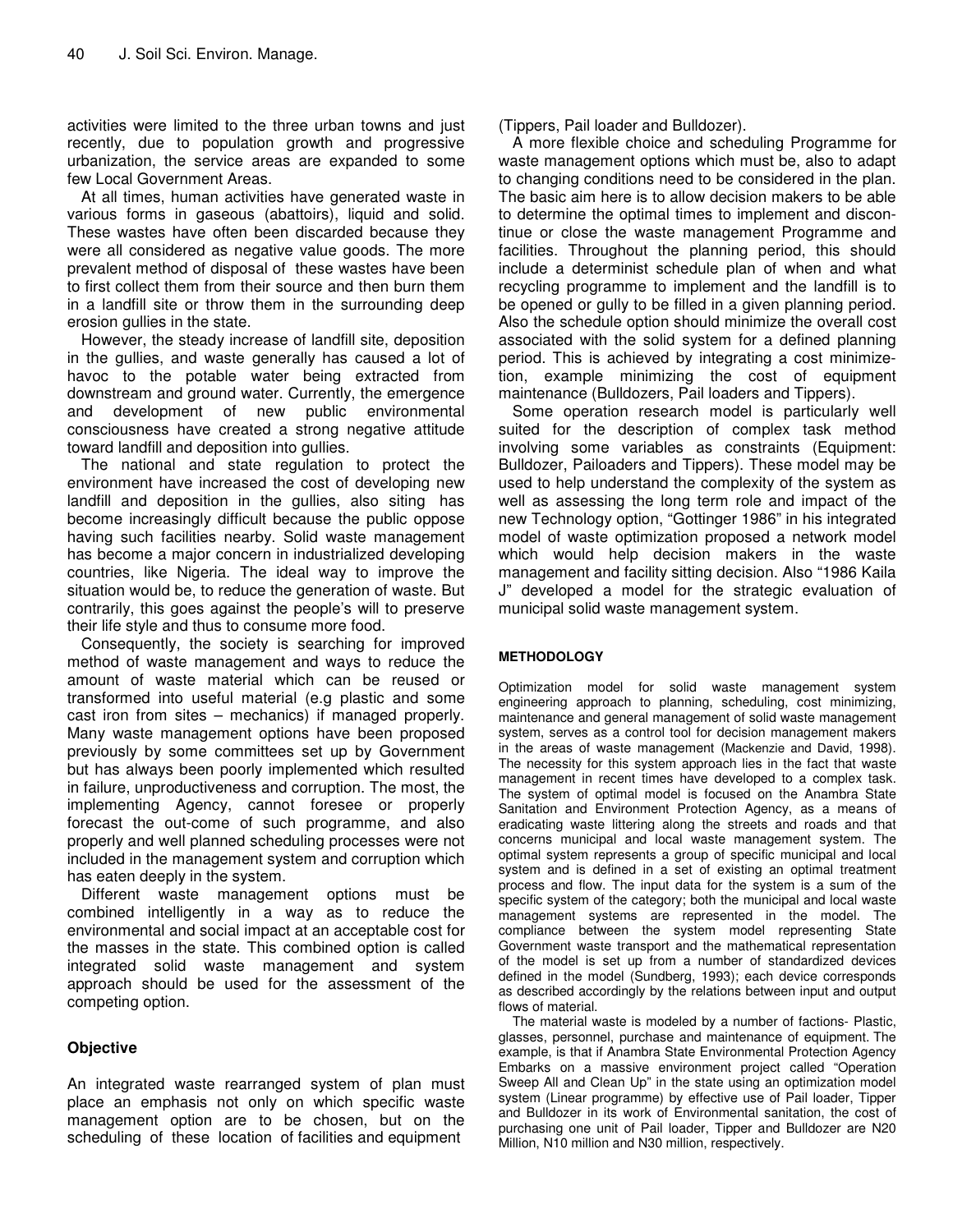**Table 1.** Linear programming-maximizing result

|                 | $X_1$       | $\pmb{\chi}_2$ | $\mathbf{x}_3$ | S <sub>1</sub> | S <sub>2</sub>                          | $S_3$           | Z     |
|-----------------|-------------|----------------|----------------|----------------|-----------------------------------------|-----------------|-------|
|                 | $-7$        | $-5$           | -8             | 0              | $\Omega$                                | $\mathbf 0$     | 0     |
| $S_1$           | 2           |                | 3              |                | 0                                       | 0               | 100   |
| $\mathbb{S}_2$  | 4           | 3              | 3              |                |                                         | 0               | 240   |
| $\mathbb{S}_3$  |             |                | $\overline{c}$ | 0              |                                         |                 | 86    |
|                 | $-1/3$      | $\mathbf 0$    | -3             | 0              | $^{5}/_3$                               | 0               | 400   |
| $\mathbb{S}_1$  | $^{2}/_{3}$ | $\Omega$       | $\overline{2}$ |                | $^{1}/_{3}$<br>$\overline{\phantom{0}}$ | 0               | 20    |
| $\mathsf{X}_2$  | $^{4}/_{3}$ |                |                |                | $^{1}/_{3}$                             | 0               | 80    |
| $\mathbb{S}_3$  | $-1/3$      | $\mathbf 0$    |                | 0              | $-1/3$                                  |                 | $\,6$ |
|                 | 0           | 0              | $-2$           | $\frac{1}{2}$  | $^2/_{3}$                               | $\Omega$        | 410   |
| $\mathsf{X}_1$  |             | $\Omega$       | 3              | $\frac{3}{2}$  | $-1/2$                                  | 0               | 320   |
| $\mathsf{X}\,2$ | 0           |                | -3             | $-2$           |                                         | 0               | 40    |
| $\mathbf{S}_3$  | 0           | $\Omega$       | $-2$           | $\frac{1}{2}$  | $-1/2$                                  |                 | 16    |
|                 | 0           | $\mathbf 0$    | $\mathbf 0$    |                |                                         |                 | 426   |
| $\mathsf{X}_1$  |             | $\Omega$       | 0              | $^{3}/_{4}$    | $^{1}/_{2}$<br>$\overline{\phantom{0}}$ | $- \frac{3}{2}$ | 6     |
| $\mathsf{X}_1$  | 0           |                | 0              | $-{}^{5}/_{4}$ | $^{1}/_{4}$                             | $\frac{3}{2}$   | 64    |
| $\mathsf{X}_3$  | 0           | 0              |                | $\frac{1}{2}$  | $-1/4$                                  | $\frac{1}{2}$   | 8     |

Therefore  $x_1 = 6$ ,  $x_2 = 64$ ,  $x_3 = 8$ ,  $Z = 426$ . Number of Equipment and amount spent; Pail loader = 6 x 7 =  $\rightarrow$  42; Tipper = 64 x 5 = N 320; Bulldozer =  $8 \times 8$  =  $N = 64$ ; Total cost =  $N = 426$ Million = USD 2.84Million.

The routine maintenance cost for each Pail loader, Tipper, Bulldozer are N400,000, N300,000 and N300,000, respectively. Personnel and Sundry cost for running each are respectively N100, 000, N100, 000 and N200, 000. The maximum allowable budget of the Authority (Agency) for the personnel sundry, purchase and maintenance has been determined, that in relative terms the benefit (in term of clearing waste) derived from the use of each of the equipment above is in the ratio of 7:5:8. Therefore to maximize, the environmental benefit, which is the main aim of the Agency, the number of equipment; Pail loader, Tipper and Bulldozer should be determined using linear programming.

The model takes into account in the scheduling decision, benefit overtime, budget constraints and constraints on the number of equipment available to effectively implement the project. Moreover; decision making is a vital tool for the engineer, in relation to planning, design, execution or maintenance (Peavy et al., 1985).

#### **RESULTS AND DISCUSSION**

#### **Optimal solution to sanitation problem**

#### *Maximizing the results of good environmental cleanliness*

In 1979, Tomas et al stated that Linear Programming is an objective function that optimizes cost or gain as it is subjected to the constraints and involves some decisions (Table 1).

Maxi.  $Z = 7x_1 + 5x_2 + 8x_3$  (Benefit point) Subject:  $2x_1 + x_2 + 3x3 \le 100$  (Personal and sundry)

 $4x_1 + 3x_2 + 3x3 \le 240$  (Equipment Purchase)  $X1 + x_2 + 2x3 \le 86$  (Routine Maintenance)  $X1 + x_2 + x3 \ge 0$  and integer Standard form  $Z = 7x_1 + 5x_2 + 8x_3$ Subject to:  $2x_1 + x_2 + 3x3 \le 100$  $4x_1 + 3x_2 + 3x3 \le 240$  $X1 + X_2 + 2X3 \le 86$ Inclusion of non-basic variable and basic variable  $Z = 7x_1 + 5x_2 + 8x_3 + 0S_1 + 0S_2 + 0S_3$ Subject to:  $2x_1 + x_2 + 3x3 + 0S1 + 0S_2 + 0S_3$  $4x_1 + 3x_2 + 3x_3 + 0S_1 + 0S_2 + 0S_3$  $X1 + x_2 + 2x3 + 0S1 + 0S_2 + 0S_3$ 

The development of optimization model and execution process are ordered and streamlined to effectively achieve the required result, as in the determination of required result to be addressed by the model and area of focus in implementation (Kaila, 1987). This was done first to determine the scope of the design and to ensure a necessary guideline for the project work with the full aim of achieving a competitive result even both in analysis design and work.

Also, it determined planning models for project execution, which consist of planning of models and modules needed for execution of the model. Among the major purpose of this model, is the roles it plays in economics development, via high level of economics